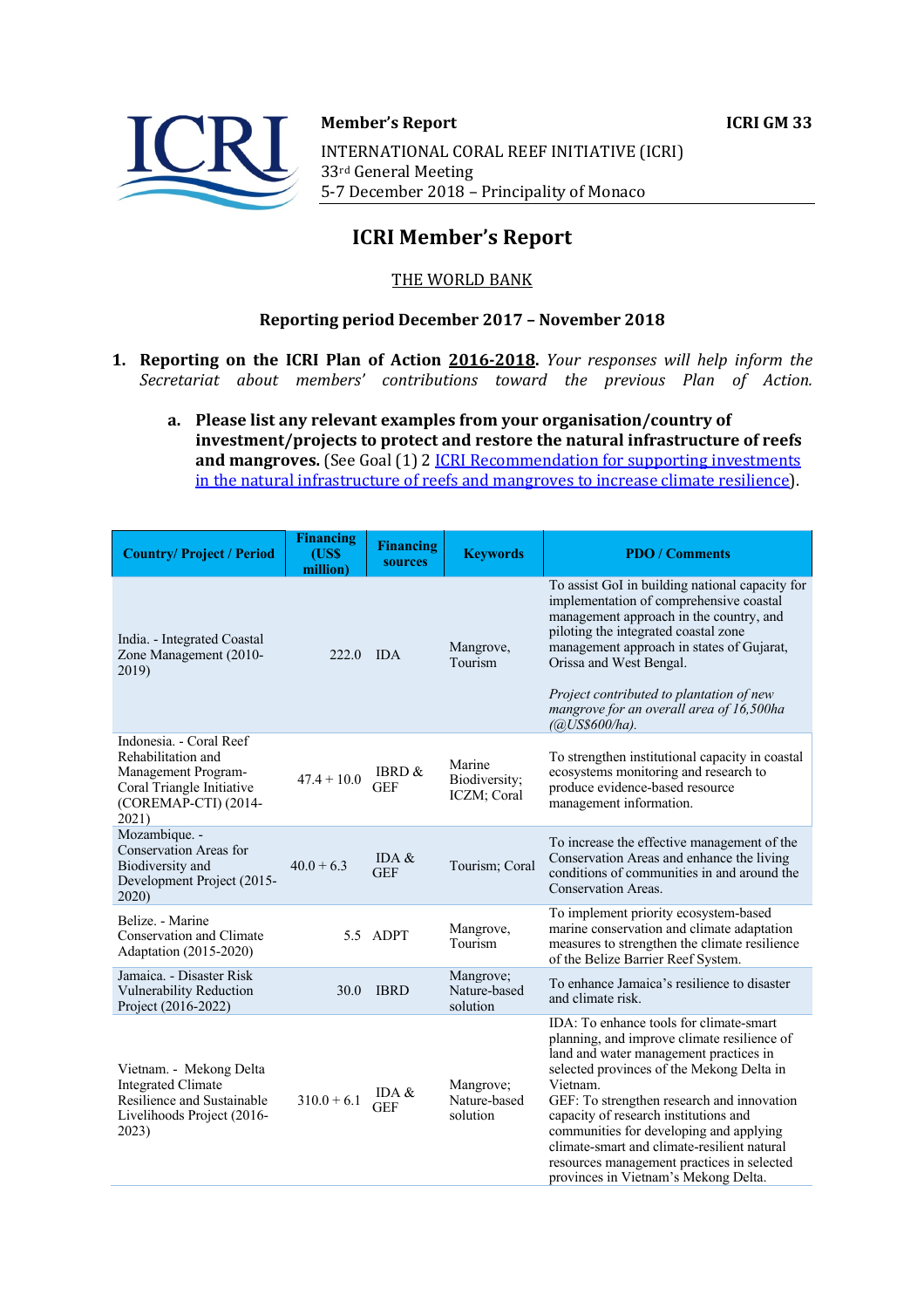| Madagascar. - Second South<br>West Indian Ocean Fisheries<br>Governance and Shared<br>Growth Project /<br>SWIOFish2 (2017-2024) | $65.0 + 6.4$  | IDA $\&$<br><b>GEF</b> | Mangrove                              | To improve the management of selected<br>fisheries at regional, national, and community<br>levels and to increase access by targeted<br>fishers to alternative livelihood activities.                                                                                                                       |
|---------------------------------------------------------------------------------------------------------------------------------|---------------|------------------------|---------------------------------------|-------------------------------------------------------------------------------------------------------------------------------------------------------------------------------------------------------------------------------------------------------------------------------------------------------------|
| Vietnam. - Forest Sector<br>Modernization and Coastal<br>Resilience Enhancement<br>Project (2017-2024)                          | $150.0$ IDA   |                        | Nature-based<br>solution;<br>Mangrove | To improve coastal forest management in<br>Project Provinces<br>A component support income generating<br>activities for coastal communities protecting<br>coastal forests for resilience. The activities<br>are to be implemented through a partnership<br>with private sector.                             |
| OECS. - Caribbean Regional<br>Oceanscape Project / CROP<br>$(2018 - 2022)$                                                      | 6.3           | <b>GEF</b>             | Mangrove;<br>MSP: Tourism             | To support strengthened capacity,<br>information sharing, learning and governance<br>in the development of geospatial plans in<br>selected Caribbean countries.<br>This regional project includes an assessment<br>of mangrove distribution as part of the coastal<br>and marine spatial planning exercise. |
| West Africa Coastal Areas<br>Resilience Investment<br>Project (2018-2024):                                                      |               |                        | ICZM;<br>Mangrove                     | To strengthen the resilience of targeted<br>communities and areas in coastal Western<br>Africa                                                                                                                                                                                                              |
| . Togo                                                                                                                          | $45.0 + 7.53$ | IDA $\&$<br><b>GEF</b> |                                       |                                                                                                                                                                                                                                                                                                             |
| . Benin                                                                                                                         | 45.0          | <b>IDA</b>             |                                       |                                                                                                                                                                                                                                                                                                             |
| . Mauritania                                                                                                                    | 20.0 IDA      |                        |                                       |                                                                                                                                                                                                                                                                                                             |
| . Côte d'Ivoire                                                                                                                 |               | 30.0 IDA               |                                       |                                                                                                                                                                                                                                                                                                             |
| . Senegal                                                                                                                       | 30.0          | <b>IDA</b>             |                                       |                                                                                                                                                                                                                                                                                                             |
| Benin. - Investments<br>towards Resilient<br>Management of GCLME<br>$(2018 - 2024)$                                             |               | 11.6 GEF               | ICZM;<br>Mangrove                     | To strengthen the resilience of targeted<br>communities and areas in coastal Western<br>Africa                                                                                                                                                                                                              |
| Bangladesh. - Sustainable<br>Forestry and Livelihoods<br>Project / SUFAL (2019-<br>2024)                                        | 175.0 IDA     |                        | Mangrove                              | To improve collaborative forest management<br>and increase benefits for forest dependent<br>communities in targeted sites.                                                                                                                                                                                  |

b. Has your organisation/country made any progress in the following areas to **target anthropogenic pressures?** Please give detail below. Note: If no change since your last ICRI member report, please write 'no change'.

> $\Box$  **Encourage ban of plastic microbeads in cosmetic products.** (See Goal (3) 2 & See ICRI Recommendation to reduce plastic microbeads pollution in marine environment):

□ Improve regulation and enforcement to reduce direct anthropogenic damage due to dredging and physical alteration of reef structures. (See Goal (3) 3 & ICRI Recommendation to reduce damage due to dredging and dumping on coral reefs):

□ Deployment of mooring devices limiting the mechanical destruction **of coral reefs and seagrasses.** (See Goal (3) 4).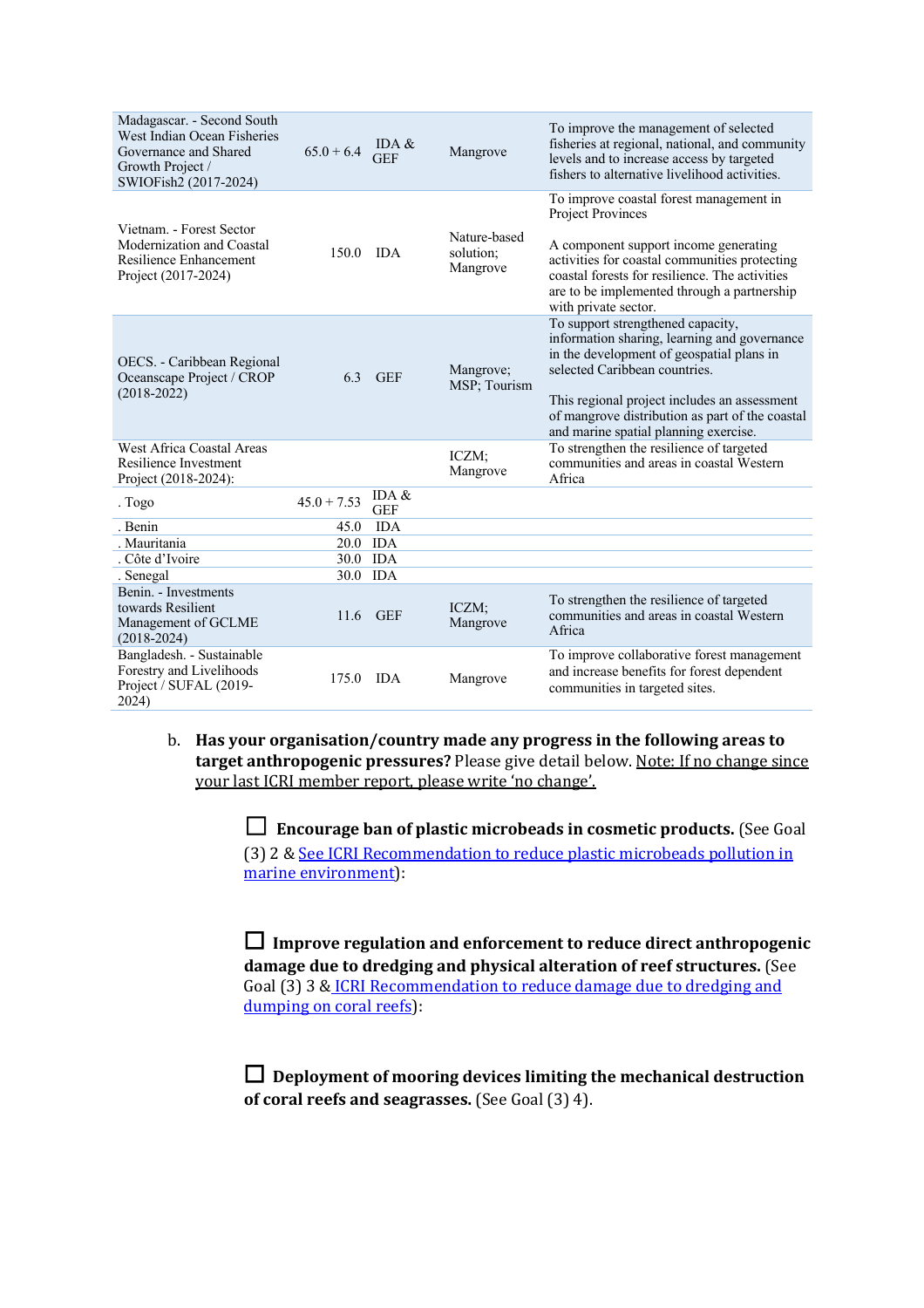- c. **Did your organisation/country celebrate International Year of the Reef?** Please give details below. (See Goal  $(5)$  1 & ICRI Recommendation designating 2018 as the third International Year of the Reef):
- 2. Contribution to the ICRI Plan of Action 2018-2020 and upcoming ICRI general **meetings.** *Your responses to the following questions will assist the Secretariat in assessing contributions towards the major themes of the draft ICRI Plan of Action 2018-2020.*

**Theme 1 - Promote effective and adaptable solutions to improve the protection of coral reefs**

- a. Which of the below topics do you consider to be the three top challenges that **your organisation faces in managing coral reefs?** Please select from the options below:
	- $\Box$  Climate change impacts
	- $\Box$  Inadequate planning, zoning and management
	- $\Box$  Unsustainable resource extraction
	- □ Tourism and recreation
	- ☐ Shipping
	- $\Box$  Coastal development
	- □ Dredging
	- $\Box$  Illegal and destructive fishing
	- $\Box$  Fish and coral trade
	- $\Box$  Marine debris
	- □ Other. Please specify:
- b. **Please list any examples of innovative management practices that your organisation/country is involved in, such as use of VMS, drones & ecological mooring devices.** Include their limits, conditions of implementation, financing and an assessment of their results and links for more information if possible.
- c. Please list any examples of innovative funding for management that your organisation/country is involved in. Include their limits, conditions of implementation, financing and an assessment of their results and links for more information if possible.

*Insurance mechanisms against extreme climatic events promoting best practices including with nature-based solution.*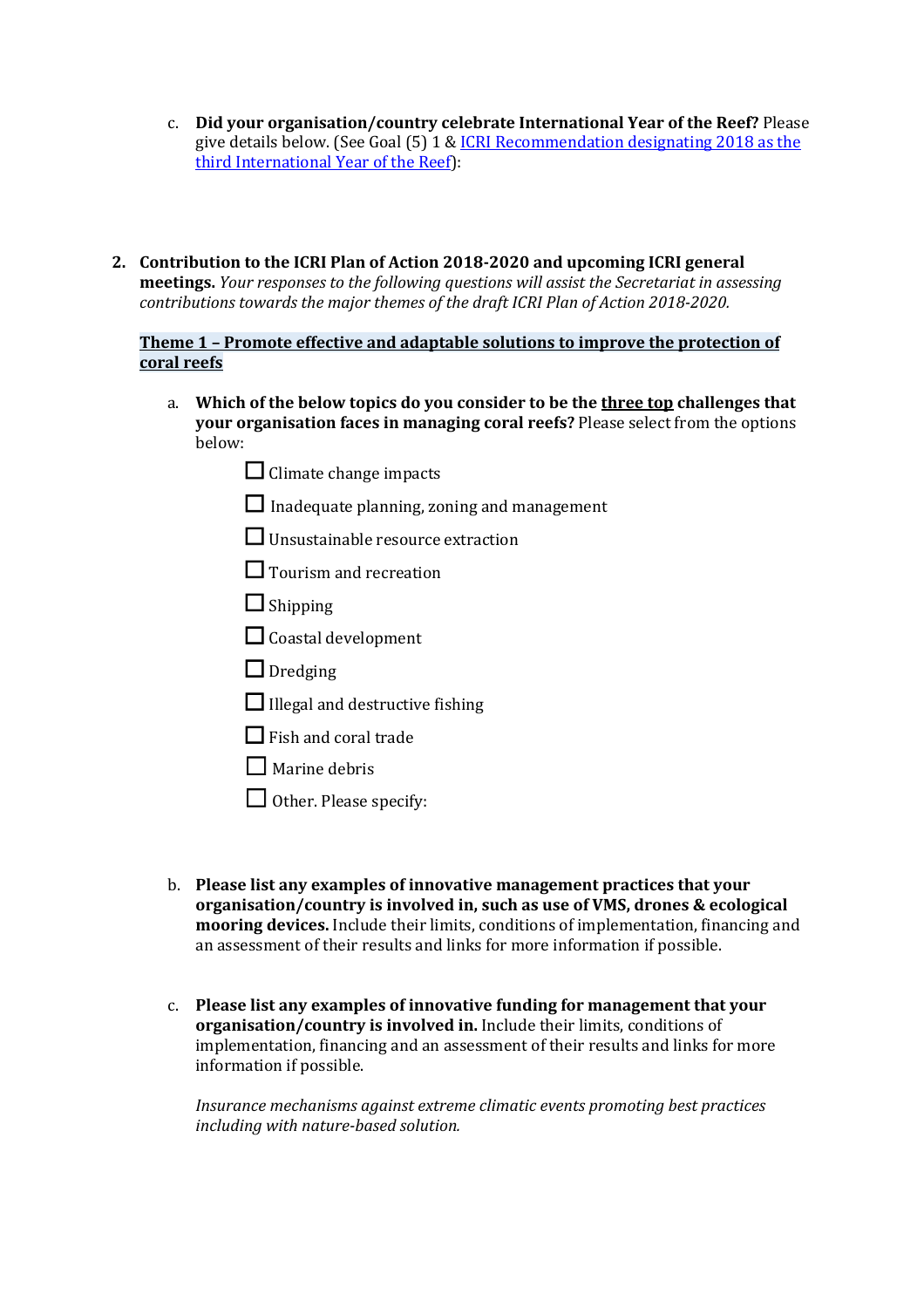*Seychelles Sovereign Blue Bond to support the transition to the Blue Economy i.e.,* sustainable oceanic-based economic development in healthy ocean.

- d. Please list any examples of leading practices, techniques and strategies for **building reef resilience that your organisation/country is involved in.** Include their limits, conditions of implementation, financing and an assessment of their results and links for more information if possible.
- e. Please list any examples of leading practice reef restoration mechanisms that **your organisation/country is involved in.** Include their limits, conditions of implementation, financing and an assessment of their results and links for more information if possible.

#### **Theme 3 - Support communities reliant on coral reefs**

- **f.** Is sustainable tourism development a significant challenge for your **organisation?** If so please include detail below of the kinds of challenges faced and your strategies to deal with them.
- g. Is your organisation involved in activities to raise awareness and encourage action to support communities reliant on coral reefs? Please include details below. Sustainable Bond Roadshow - IBRD Bond

### **Theme 4 - Help to reduce anthropogenic threats to coral reefs, particularly those that occur at a global or regional scale**

- **h.** What activities is your organisation involved in to elevate awareness of the **global nature of the threat of climate change to coral reefs?** Please include details below
- **i.** Has your organisation made any progress in dealing with destructive fishing **and trade?** Please include details below.

The Wold Bank is supporting its client countries to improving their fisheries governance *through technical assistance and financing.*

Since 2008, the World Bank has provided close to US\$1 billion of credit, loan and grants for *improving fisheries governance through the International Development Association, the International Bank for Reconstruction and Development, and various Trust Funds (e.g., Global Environment Facility, Nordic Development Fund, Japan Social Development Fund, Africa Catalytic Growth Fund, Strategic Climate Fund Grant, GFDRR, ADPT, Japan Policy and Human Resource Development).*

Various successes, directly related to coral protection, can be highlighted like reduction of *fishing pressure on coral reef areas in West Africa and the South West Indian Ocean, the dramatic reduction of dynamite fishing in Tanzania, among many others.*